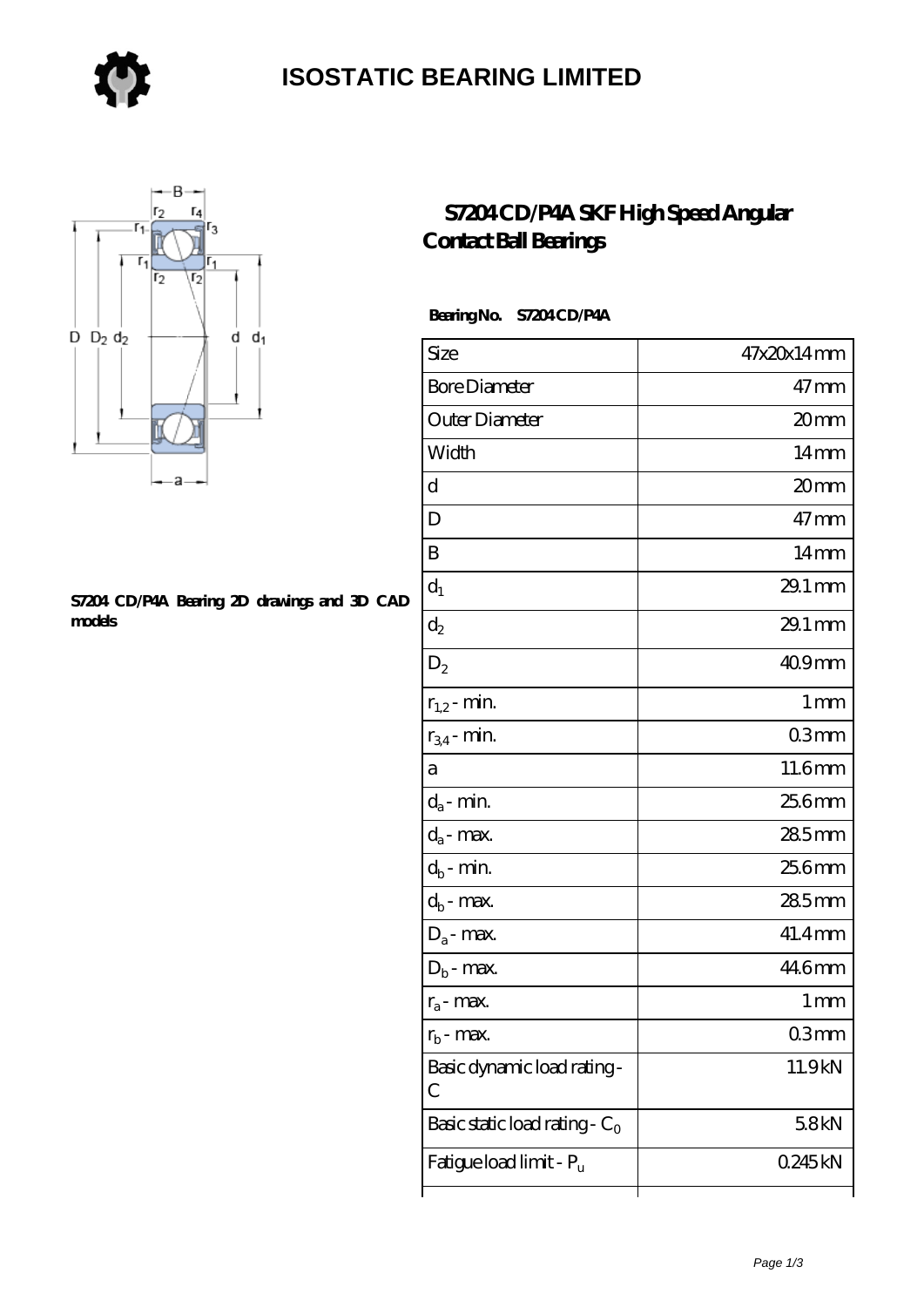

# **[ISOSTATIC BEARING LIMITED](https://store-isabelmarant.com)**

| Limiting speed for grease<br>lubrication | 36000r/min           |
|------------------------------------------|----------------------|
| Ball - $D_w$                             | $7.938$ mm           |
| Ball - z                                 | 11                   |
| Calculation factor - $f_0$               | 87                   |
| Preload class $A - G_A$                  | 45N                  |
| Preload class $B - G_B$                  | 90N                  |
| Preload class C - $G_C$                  | 180N                 |
| Preload class $D - G_D$                  | 360N                 |
| Calculation factor - f                   | 1.03                 |
| Calculation factor - f                   | 1                    |
| Calculation factor - $f_{2A}$            | 1                    |
| Calculation factor - $f_{2B}$            | 1.01                 |
| Calculation factor - $f_{\chi}$          | 1.03                 |
| Calculation factor - $f_{2D}$            | 1.05                 |
| Calculation factor - f <sub>HC</sub>     | 1                    |
| Preload class A                          | 25N/micron           |
| Preload class B                          | 33N/micron           |
| Preload class C                          | 45N/micron           |
| Preload class D                          | 63N/micron           |
| $d_1$                                    | $29.1 \,\mathrm{mm}$ |
| $\mathrm{d}_2$                           | $29.1 \,\mathrm{mm}$ |
| $D_2$                                    | 409mm                |
| $r_{1,2}$ min.                           | $1 \,\mathrm{mm}$    |
| $r_{34}$ min.                            | 03mm                 |
| $d_a$ min.                               | 25.6mm               |
| $d_a$ max.                               | 285mm                |
| $d_h$ min.                               | 25.6mm               |
| $d_h$ max.                               | 285mm                |
| $D_a$ max.                               | 41.4mm               |
| $D_{\rm b}$ max.                         | 44.6mm               |